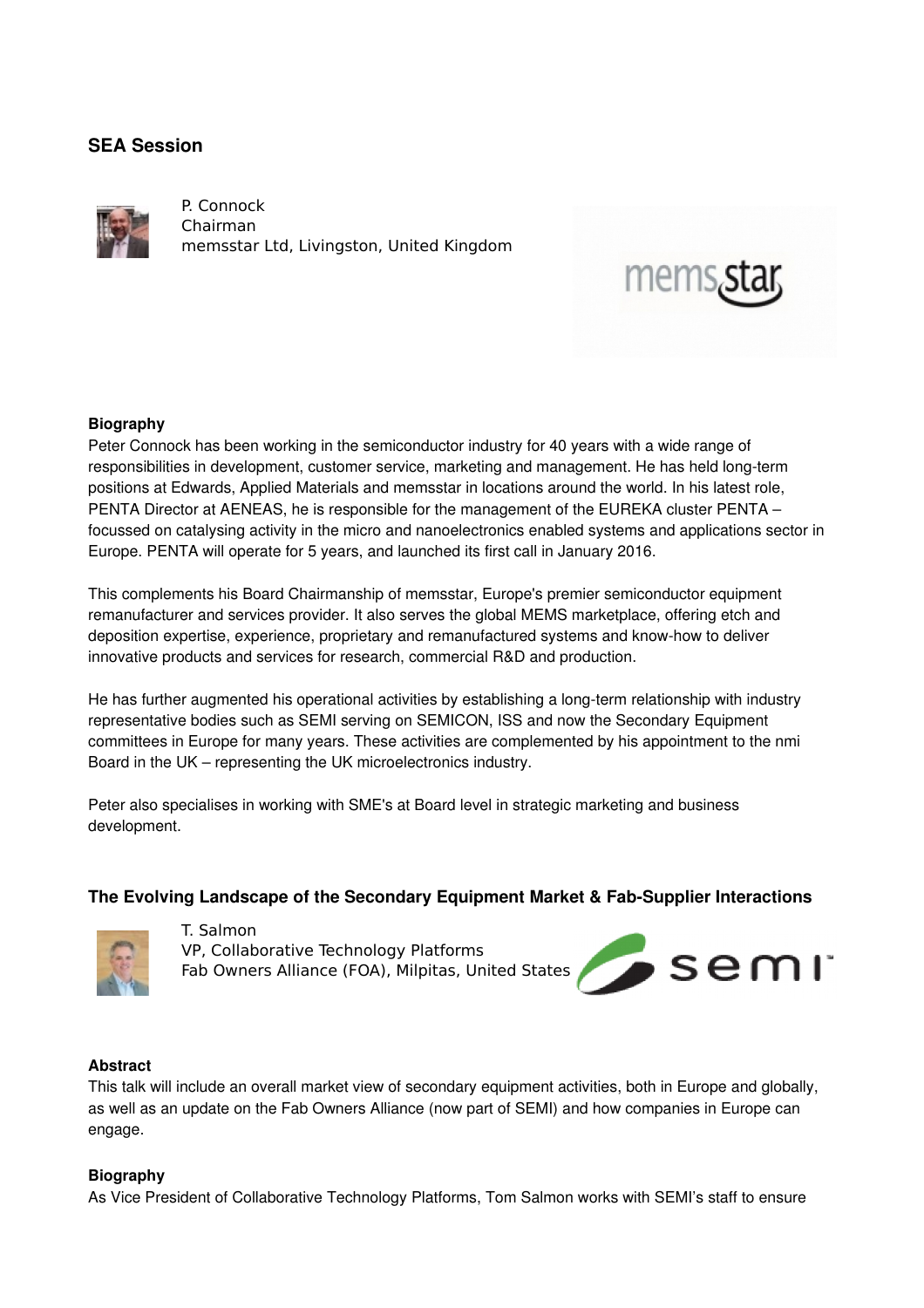that members, standards users, and volunteers worldwide receive maximum value from their association with SEMI. Additionally, he manages a number of SEMI's business and technology communities, including the Fab Owners Alliance, SEMI's Smart Manufacturing initiative, the Electronic Materials Group, Advanced Packaging, and Secondary Equipment and Applications groups. Before joining SEMI, he held several management positions in manufacturing, logistics, customer relations, and sales.

Salmon is a member of the Heterogeneous Integration Roadmap Committee, the IEEE and the American Society of Association Executives, and holds a BA from the University of Minnesota and a Level One Proficiency Certificate from Japan's Ministry of Education.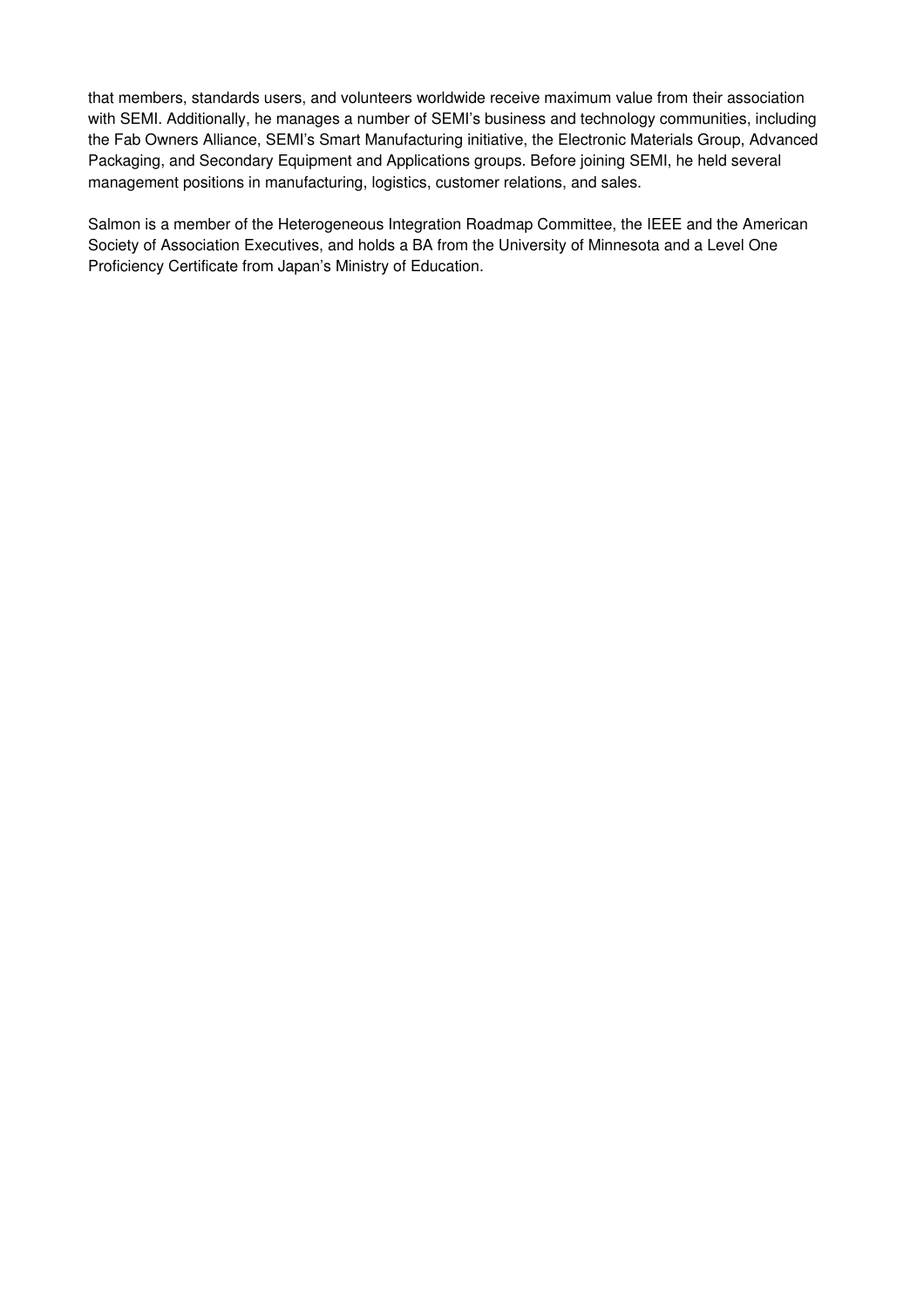## **EU Regulatory Framework for Semiconductor Manufacturing**



E. Demircan Sr Manager Advocacy and Public Policy SEMI Europe, Brussels, Belgium



### **Abstract**

While, digitization provides enormous opportunities to the semiconductor industry in Europe, the cost of research and developing technologies in new fields might be higher than conventional applications. The use of secondary manufacturing equipment in new technologies can be a great source of competitiveness as it is an economically beneficial and environmentally sound strategy to extend the useful life of equipment as long as possible. The presentation will shed light on regulatory challenges facing the semiconductor manufacturing industry, including environmental, trade, data, safety and security issues, with a focus on equipment.

#### **Biography**

Emir Demircan, Sr Manager Advocacy and Public Policy at SEMI, is a professional in government affairs. At SEMI, he is responsible for leading EU advocacy initiatives and coordinating relations with the EU. Before joining SEMI, he worked at other advanced manufacturing-related associations in Brussels, the European Commission and Sun Chemical. He has a background in international political economy.